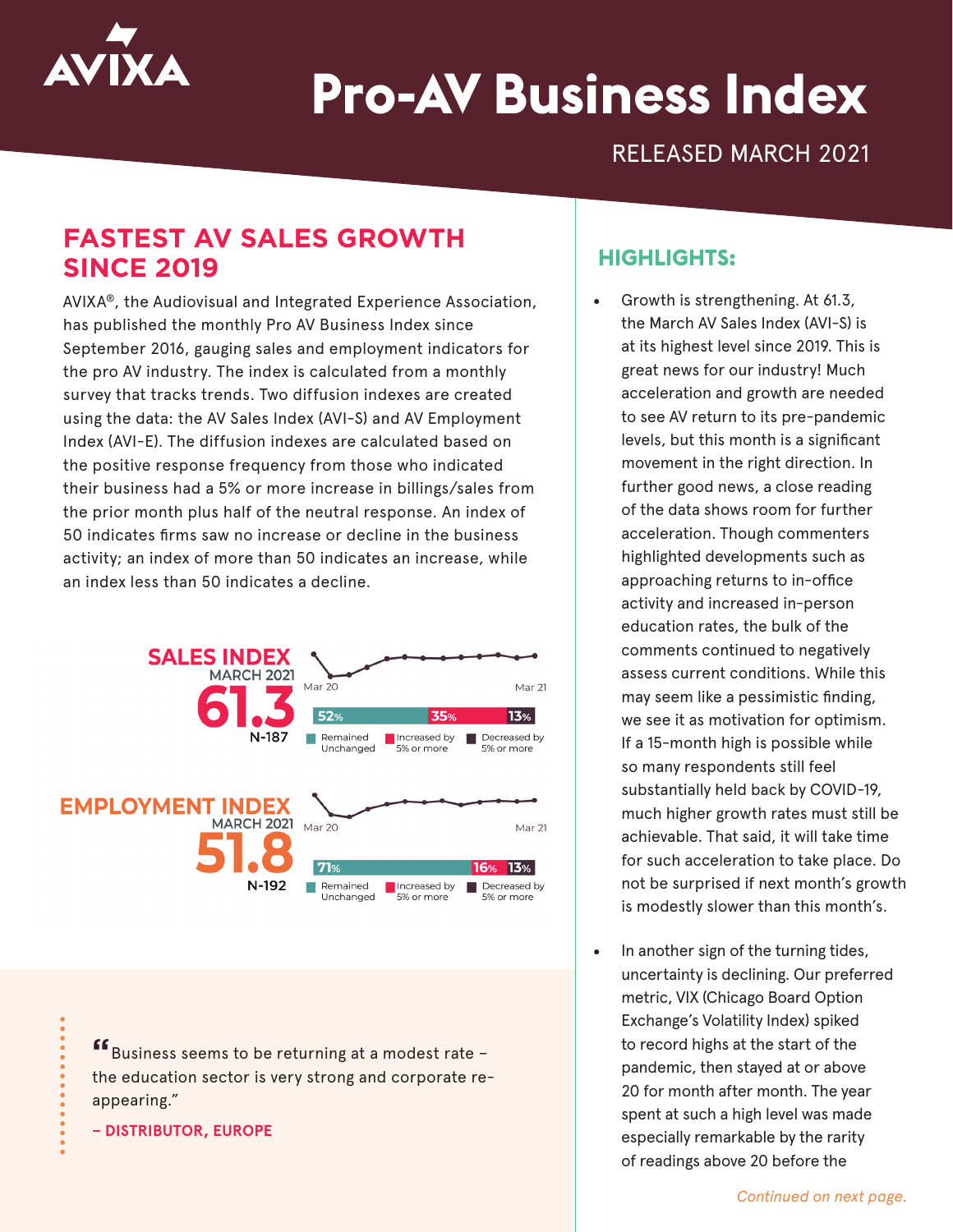

#### **HIGHLIGHTS:** *(continued)*

pandemic. For example, the index did not touch 20 for the entire year of 2017. Fortunately, in March, VIX finally tumbled below 20. At close on Thursday, April 1, VIX was at 17.33. While still high relative to normal economic times, the movement below 20 is another sign that times are turning. Businesses are starting to make longer-term plans and longer-term investments. For pro AV companies, now is the time to position yourself to serve these growing needs.

• Slightly less bright than the AVI-S number was the AV employment index (AVI-E). At 51.8, the March AVI-E now shows slightly slower growth than February, which itself was only modest growth. This so-so result is not to be ignored, since the slow and deliberate nature of employment decisions gives them greater weight than more volatile sales numbers. That said, slow and deliberate also makes them a lagging indicator, meaning the AVI-E doesn't yet reflect the latest accelerations in the vaccine rollout. As with the AVI-S, we are optimistic for future acceleration, optimism that is reinforced by the highly positive U.S. jobs report for March. That report revealed that the economy added 916,000 jobs, the strongest performance since August 2020. Our economy remains over 10 million jobs below where it would have been without the pandemic, but the March number is the kind of growth needed to see us avoid a prolonged and painful recovery.

### **INTERNATIONAL OUTLOOK**

After a disappointing reading in an otherwise strong February report, the March international outlook is much stronger. Last month, our initial reading for February suggested the international segment may have dipped into the negatives for the AVI-S. With the March data added into the moving average, all months are now above 50, with February at 52.3 and March at 53.5.2 These numbers are comfortably below North America, which is at 61.2 in the initial March reading. Business leaders can anticipate this gap persisting in the coming months as the faster vaccine rollout in the U.S. facilitates greater economic normalcy.



*Global regional indexes are three-month moving averages (based on prior, forward and current months) due to relative small ample size.*

**"**Vaccines are rolling out in our province which is leading to upgrade orders for conference rooms, as companies look forwards towards a partial return to office space use."

**– INTEGRATOR, NORTH AMERICA**

1 International regions include Europe, Latin America, Middle East/Africa, Asia-Pacific

2 Due to the small sample, the North American and International indexes are based on a 3-month moving average. March 2021 index is preliminary, based on the average of February 2021 and March 2021 and will be final with April 2021 data in the next report.